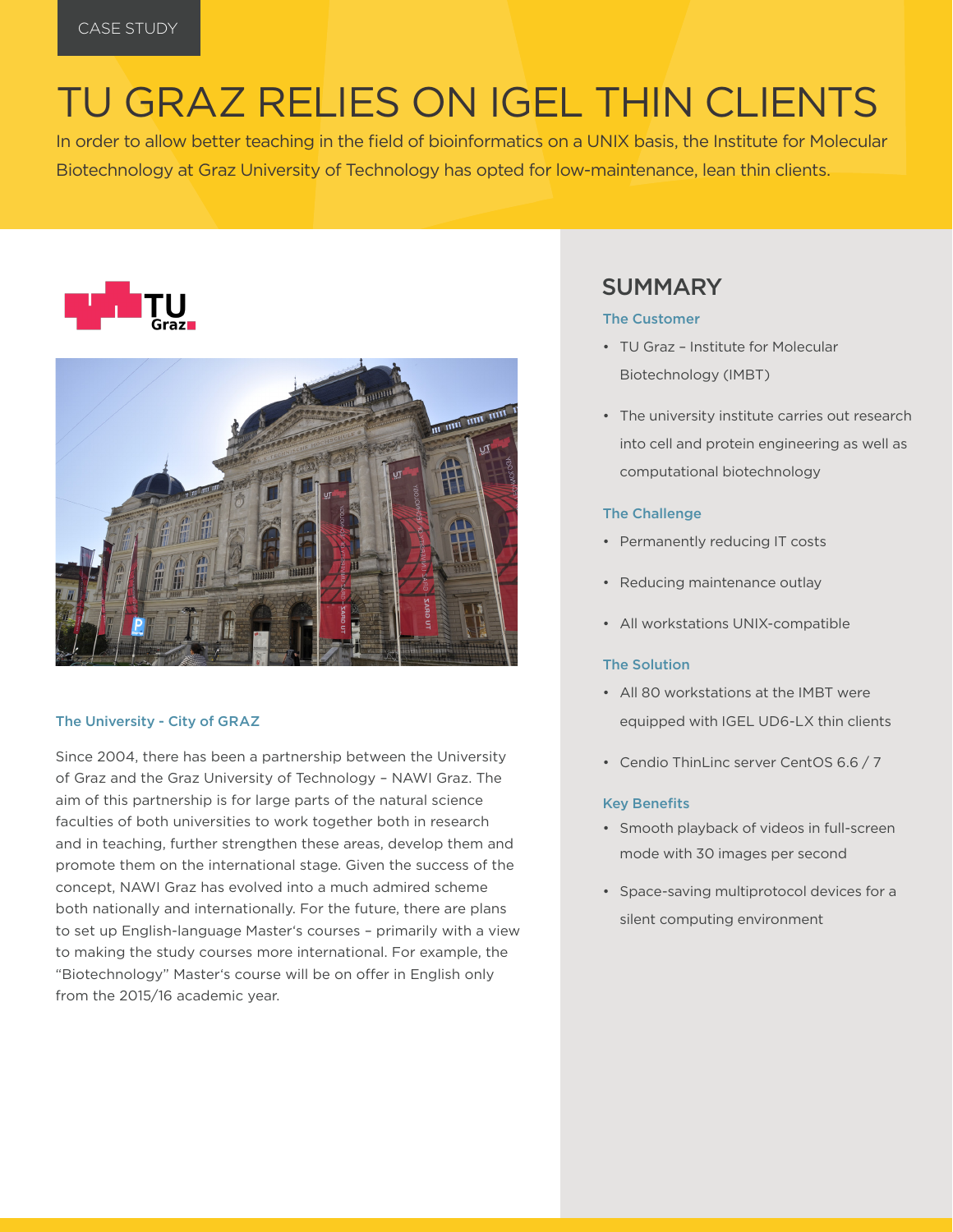### Bioinformatics computer laboratory at the Institute for Molecular Biotechnology (IMBT)

The Institute for Molecular Biotechnology at the TU Graz is also part of the NAWI Graz partnership. This university institute carries out research into cell and protein engineering as well as computational biotechnology. The Computational Biotechnology working group operates the Bioinformatics computer laboratory which is available to students of both universities as part of the NAWI Graz partnership. Here, biology, biochemistry, biophysics and biotechnology students are taught life sciences IT under the supervision of Prof. Sensen. After studying in Germany, Prof. Sensen spent the next 20 years in Canada. His first stop was the Institute for Marine Biosciences (National Research Council) in Halifax, where he held various positions until he was appointed to the University of Calgary in 2001. Now he has returned to Europe and has been a Professor at the IMBT since September 2014.

The lecture timetable includes not only a practical introduction to bioinformatics but also its challenges, homology searches, alignments, protein structure prediction, genomic analysis, gene finding and integrative data analysis. Students also learn the basics when using UNIX systems, various operating systems, databases, the UNIX command line, C shell and tcsh.

The aim of all the lectures is

- To provide a basic knowledge of bioinformatics,
- To allow students to navigate through the main biological databases,
- To extract relevant data and
- To answer simple bioinformatics questions.

When he started work in Graz, Prof. Sensen's teaching sessions took place in the existing computer rooms of the TU Graz. Some of these feature computers based on MS Windows, often with a wide range of updates for individual programs and operating systems. In order to allow better teaching in the field of bioinformatics, new, low-cost devices on a UNIX basis – ideally lowmaintenance thin clients – were needed. Using Google, the team looked for alternatives and tested devices from four manufacturers. A comparison of the time taken to load a YouTube video was the first impressive experience, and this led to an initial trial. No device apart from the IGEL UD6-LX thin client was able to play back videos smoothly in full-screen mode with 30images per second.

#### IGEL thin clients for teaching

The following arguments played a key role in the decision to purchase thin clients:

- The data and applications for all thin clients within the system are now administered centrally on one server
- The economical nature of server-based computing (SBC) – ideal for standard workstations
- Virus protection for the server only thanks to readonly operating system
- Administration, maintenance and support are minimized, thus reducing costs considerably
- Flexible data access to various server environments such as Windows, Citrix, Linux, Unix etc.
- The network is much quicker and highly available
- Low power consumption and thus environmentally friendly
- Long operating life no fans or drives, no noise emissions or waste heat
- User problems and data loss are avoided thanks to centralized storage